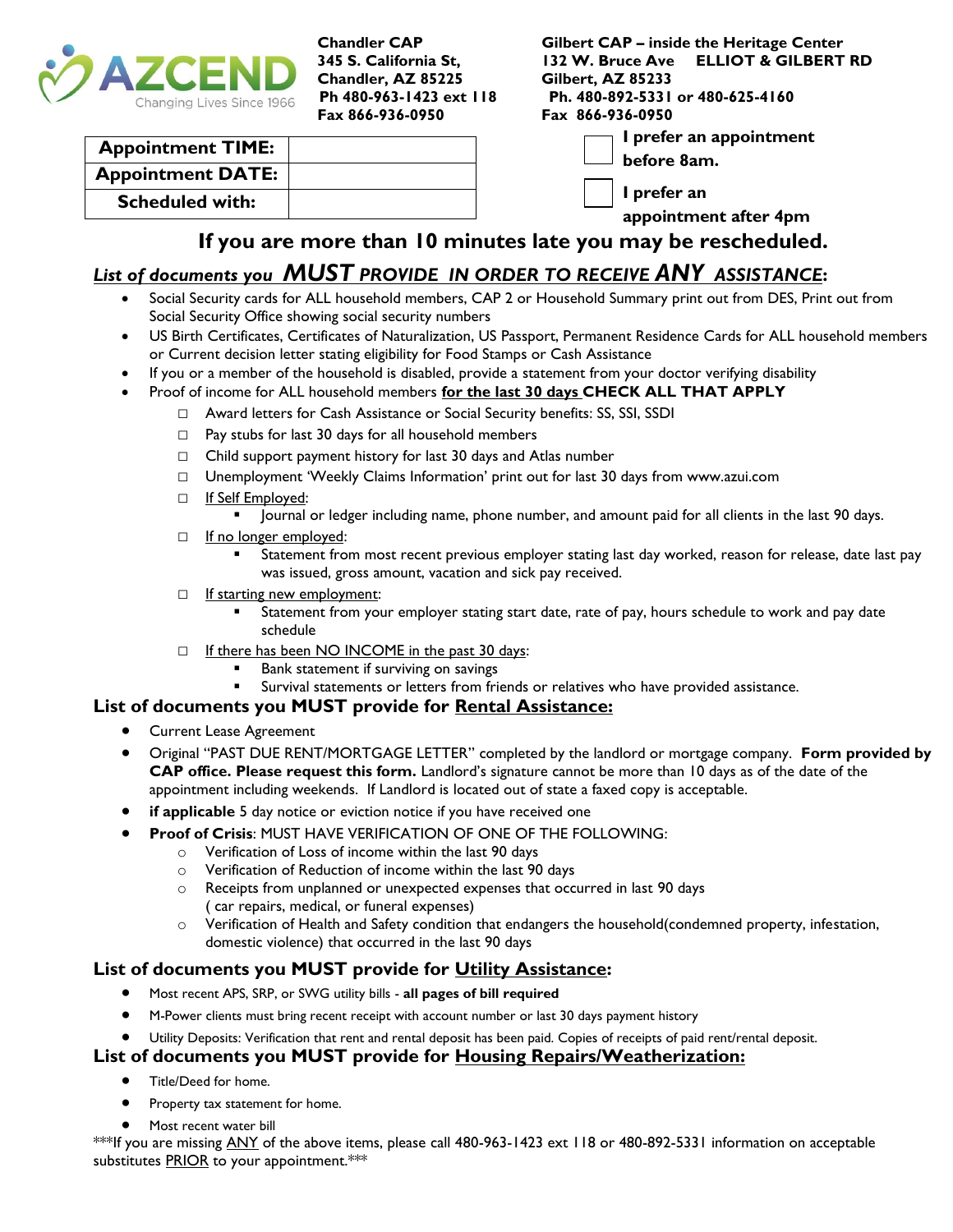| List of Acceptable Documents (this list is not all-inclusive)                                                                                                                                                                                                                        |                                                                                                                                                     |  |  |  |  |
|--------------------------------------------------------------------------------------------------------------------------------------------------------------------------------------------------------------------------------------------------------------------------------------|-----------------------------------------------------------------------------------------------------------------------------------------------------|--|--|--|--|
| A Birth Certificate showing birth in U.S. or Territories or<br>possessions                                                                                                                                                                                                           | Certificate of Birth issued by Dept of State (FS-<br>545, or DPS-1350)                                                                              |  |  |  |  |
| U.S. Passport, current or expired, except limited passports<br>that are issued for periods of less than 5 years.                                                                                                                                                                     | Certificate of Naturalization (N-550, N-570)                                                                                                        |  |  |  |  |
| <b>CURRENT</b> award letter from ADES/FAA demonstrating<br>eligibility for Food Stamp or Cash Assistance Programs.<br>Must have applicant's name on award letter.                                                                                                                    | Adoption finalization papers showing child's name<br>and place of birth in US, Territories or<br>Possessions.                                       |  |  |  |  |
| Report of Birth Abroad (FS 240) issued by the U.S. State<br>Department                                                                                                                                                                                                               | U.S. Consular Officer's Statement                                                                                                                   |  |  |  |  |
| Verification from USCIS (US Citizenship and Immigration<br>services) CANNOT be expired                                                                                                                                                                                               | Verification from local, state or federal Vital<br>Records Office sent directly to agency from vital<br>records office                              |  |  |  |  |
| Native American/American Indian Census Record (must<br>have picture AND enrollment or ID number)                                                                                                                                                                                     | Marriage certificate showing marriage to a male<br>U.S. citizen before 9/22/1922 (proof of male<br>citizenship required also)                       |  |  |  |  |
| Medical records listing place of birth in U.S., Territories or<br>Possessions, and created at least 5 years before application;<br>for children under 16, record must be created near time of<br>birth OR five years prior to application (i.e hospital wrist<br>bands, crib cards). | Life, health or other insurance records, created at<br>least 5 years before application date w/place of<br>birth in US, territories or possessions. |  |  |  |  |
| Early school records including date of admission, place and<br>date of birth, names of parents and places of birth of parents<br>if listed.                                                                                                                                          | Admission records from a nursing home or skilled<br>nursing care facility (cannot be currently residing<br>in facility).                            |  |  |  |  |
| U.S. Department of Justice Certificate of Citizenship (N-560,<br>$N - 561)$                                                                                                                                                                                                          | Legal records showing applicant's name and place<br>of birth in the U.S., Territories or Possessions.                                               |  |  |  |  |
| Identification Card for use of Resident Citizen (I-179)                                                                                                                                                                                                                              | State census records                                                                                                                                |  |  |  |  |
| Northern Mariana ID (I-873)                                                                                                                                                                                                                                                          | Military Papers                                                                                                                                     |  |  |  |  |
| American Indian Card (I-872 with classification code KIC<br>noted on it)                                                                                                                                                                                                             | Certificates of Live Birth signed by a hospital<br>official AND parent                                                                              |  |  |  |  |
| U.S. Census record with applicant name, US place of birth,<br>and DOB or age of applicant when record was made. Must<br>indicate place of birth in U.S., Territories or Possessions.                                                                                                 | Verification from the Social Security<br>Administration                                                                                             |  |  |  |  |
| Religious record created within 3 months of birth; must<br>include place of birth in U.S., Territories or Possessions<br>AND DOB or creation date.                                                                                                                                   | U.S. Citizen Identification Card I-197                                                                                                              |  |  |  |  |
| Proof of employment as U.S. Civil Servant prior to 6/1/1976                                                                                                                                                                                                                          | Current SSI or SSDI Award letter                                                                                                                    |  |  |  |  |
| Verification of Qualified Non-Citizen Status                                                                                                                                                                                                                                         |                                                                                                                                                     |  |  |  |  |
| I-194 from Immigration and Naturalization Services or unexpired Passport with the words: "Processed for - 551"                                                                                                                                                                       |                                                                                                                                                     |  |  |  |  |
| Resident Alien Card<br>$(I-551)$                                                                                                                                                                                                                                                     |                                                                                                                                                     |  |  |  |  |
| Alien Registration Receipt Card (I-151)                                                                                                                                                                                                                                              |                                                                                                                                                     |  |  |  |  |
| I-94 (not expired, with qualified endorsements)                                                                                                                                                                                                                                      |                                                                                                                                                     |  |  |  |  |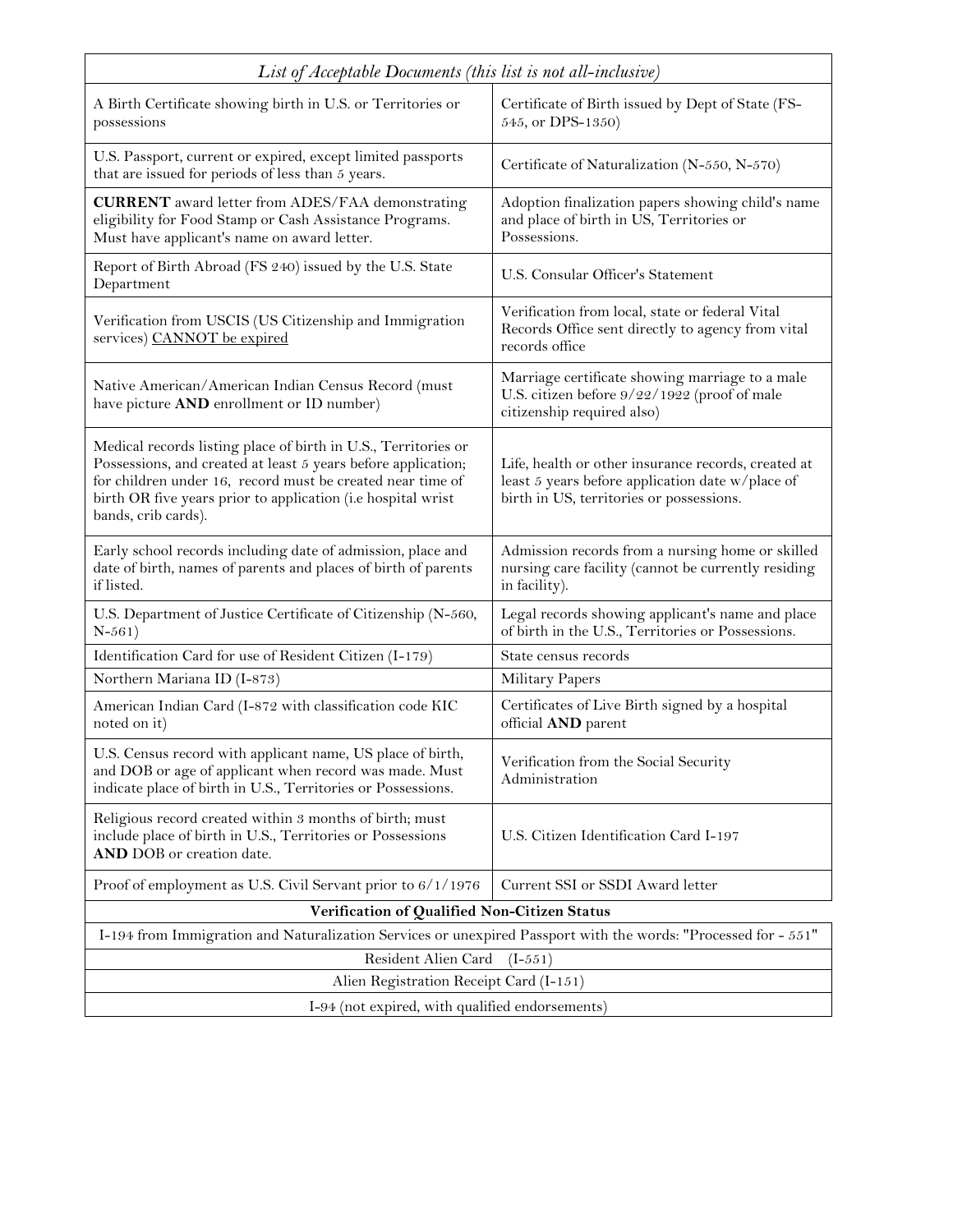

| <b>PLEASE READ</b> — This form must be completed in its entirety or it may be dismissed due to lack of<br>information.                                                                                                                                                                                                                                                                                                                                                                             |                                                                                                                         |                                                          |                                                                                          |
|----------------------------------------------------------------------------------------------------------------------------------------------------------------------------------------------------------------------------------------------------------------------------------------------------------------------------------------------------------------------------------------------------------------------------------------------------------------------------------------------------|-------------------------------------------------------------------------------------------------------------------------|----------------------------------------------------------|------------------------------------------------------------------------------------------|
|                                                                                                                                                                                                                                                                                                                                                                                                                                                                                                    |                                                                                                                         |                                                          | Date: <u>Date:</u>                                                                       |
|                                                                                                                                                                                                                                                                                                                                                                                                                                                                                                    |                                                                                                                         |                                                          |                                                                                          |
| City: Chandler Gilbert Sun Lakes Queen Creek State: AZ Zip Code:<br>(PLEASE CIRCLE)                                                                                                                                                                                                                                                                                                                                                                                                                |                                                                                                                         |                                                          |                                                                                          |
|                                                                                                                                                                                                                                                                                                                                                                                                                                                                                                    | City                                                                                                                    | <b>State</b>                                             | Zip Code                                                                                 |
|                                                                                                                                                                                                                                                                                                                                                                                                                                                                                                    |                                                                                                                         |                                                          |                                                                                          |
|                                                                                                                                                                                                                                                                                                                                                                                                                                                                                                    |                                                                                                                         |                                                          |                                                                                          |
| <b>Family Type:</b><br>Single Parent/ Female<br>0<br>Single Parent/ Male<br>$\Box$<br>Two Parent household<br>П.<br>Single person<br>0<br>Two adults(no minor children)<br>$\Box$<br>Other<br>П.<br>Do you receive Food Stamps? Yes No<br>Would you like to sign up for SNAP (food Stamps)? Yes No<br>Are you a former employee of AZCEND or CAP office? Yes No<br>Are you a current volunteer or have ever volunteered with AZCEND or CAP office? Yes No<br>Are you an unemployed Veteran? Yes No | <b>Living Arrangement / Dwelling:</b><br><b>D</b> House<br><b>I</b> Mobile Home<br><b>D</b> Apartment<br><b>D</b> Other | $\Box$<br>$\Box$<br>$\Box$<br>$\Box$<br>$\Box$<br>$\Box$ | <b>Housing Type:</b><br>Rent<br>Own<br>Subsidized/Section 8<br>No Pay<br>N/A<br>Homeless |
| What assistance are you requesting today? Check all that apply<br>Past Due Rent<br>П.<br>Past Due Mortgage<br>П.<br><b>First Months Rent</b><br>П.<br>Utility (electric, gas)<br>$\Box$<br><b>Utility Deposit</b><br>Emergency Home Repairs (please explain):<br>$\mathbf{L}$<br>Weatherization (insulation, weather proofing etc.)<br>$\Box$<br>Case Management (budgeting, goal setting, etc.)<br>$\mathbf{L}$<br>Job Training<br>$\Box$                                                         |                                                                                                                         |                                                          |                                                                                          |
| Do you have children 5 and under? ________ Yes<br>Are you interested in receiving more information about children's programs? Yes                                                                                                                                                                                                                                                                                                                                                                  | No                                                                                                                      |                                                          | No                                                                                       |
| Do you have documents to verify your lawful presence in the United States (Citizenship or Qualified Non-<br>Citizen Status)? Please see reverse side for examples.                                                                                                                                                                                                                                                                                                                                 | <b>YES</b>                                                                                                              | <b>NO</b>                                                |                                                                                          |

*\*\*\*Please note that some of our funding sources may require verification of applicant's lawful presence. Any applicant who declares verbally or in writing that s/he is here illegally or in violation of USCIS law will be reported to Immigration and Customs Enforcement pursuant to ARS §1-501 and §1- 502 and A.R.S.*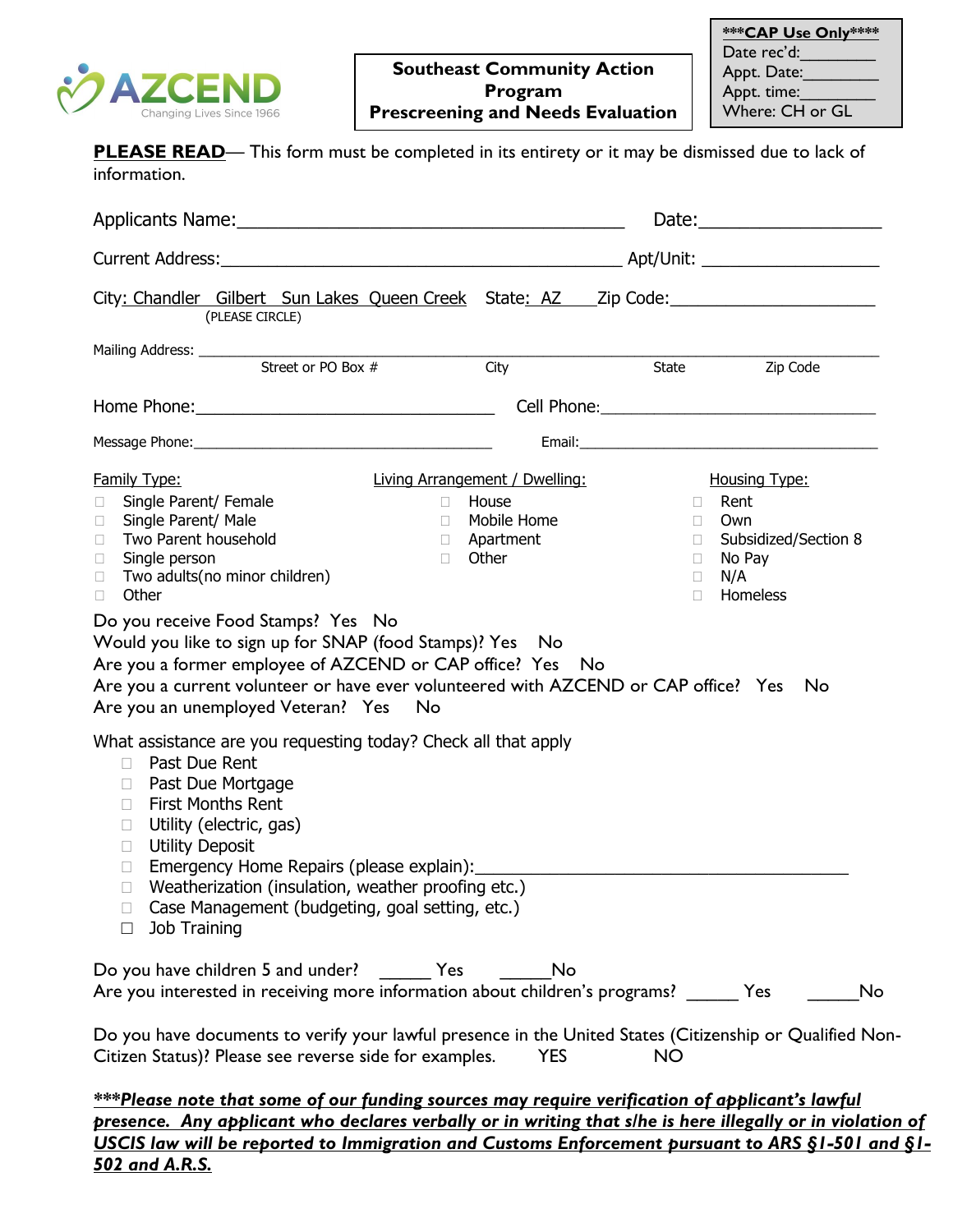#### Please Complete the following with information about the your household **\*\*\*DO NOT COMPLETE GREY AREAS\*\*\***

| <b>Social Security #</b>                                                | <b>NAME</b><br>First, Middle, Last | Gender | Date of<br><b>Birth</b> | Hmbd              | Hdcp              | Health<br>Ins     | Vet | Edu | Mrtl<br><b>Stats</b> | Lang | Citz | ETH | Race | Rel |
|-------------------------------------------------------------------------|------------------------------------|--------|-------------------------|-------------------|-------------------|-------------------|-----|-----|----------------------|------|------|-----|------|-----|
| I.Applicant's                                                           |                                    | $M$ F  |                         | Y<br>N            | Y<br>N            | Y<br>N            |     |     |                      |      |      |     |      |     |
| 2. Household member                                                     |                                    | M F    |                         | Y<br>$\mathsf{N}$ | Y<br>$\mathsf{N}$ | Y<br>N            |     |     |                      |      |      |     |      |     |
| 3. Household member                                                     |                                    | $M$ F  |                         | Y<br>N            | Y<br>N            | Y<br>N            |     |     |                      |      |      |     |      |     |
| 4. Household member                                                     |                                    | $M$ F  |                         | Y<br>$\mathsf{N}$ | Y<br>N            | Y<br>N            |     |     |                      |      |      |     |      |     |
| 5. Household member                                                     |                                    | $M$ F  |                         | Y<br>$\mathsf{N}$ | Y<br>N            | Y<br>N            |     |     |                      |      |      |     |      |     |
| 6. Household member                                                     |                                    | $M$ F  |                         | Y<br>N            | Y<br>N            | Y<br>$\mathsf{N}$ |     |     |                      |      |      |     |      |     |
| 7. Household member                                                     |                                    | $M$ F  |                         | Y<br>$\mathsf{N}$ | Y<br>$\mathsf{N}$ | Y<br>N            |     |     |                      |      |      |     |      |     |
| 8. Household member                                                     |                                    | $M$ F  |                         | Y<br>$\mathsf{N}$ | Y<br>N            | Y<br>N            |     |     |                      |      |      |     |      |     |
| 9. Household member                                                     |                                    | $M$ F  |                         | Y<br>$\mathsf{N}$ | Y<br>N            | Y<br>N            |     |     |                      |      |      |     |      |     |
| 10. Household member                                                    |                                    | $M$ F  |                         | Y<br>$\mathsf{N}$ | Y<br>N            | Y<br>${\sf N}$    |     |     |                      |      |      |     |      |     |
| Services Provided: CIRCLE ALL THAT APPLY<br>UTS UTA EEO APR CMA SRR ONR |                                    |        |                         |                   |                   |                   |     |     |                      |      |      |     |      |     |
| Notes:                                                                  |                                    |        |                         |                   |                   |                   |     |     |                      |      |      |     |      |     |

| Energy Education: Y N                        | Child Support Referral to Custodial single-parent: Y N N/A                                                                                                     |
|----------------------------------------------|----------------------------------------------------------------------------------------------------------------------------------------------------------------|
| Migrant Farm Worker: Y N                     | Seasonal Farm worker: Y N                                                                                                                                      |
| Income Type: Emply Emply&Ben Other No income | Benefits: CA GA SSI SS Pension UI                                                                                                                              |
|                                              | Answer the following questions ONLY if providing assistance with state EA and/or TANF fund sources: All employable HH members have complied with employment or |
| employment training requirements? $Y \t N$   |                                                                                                                                                                |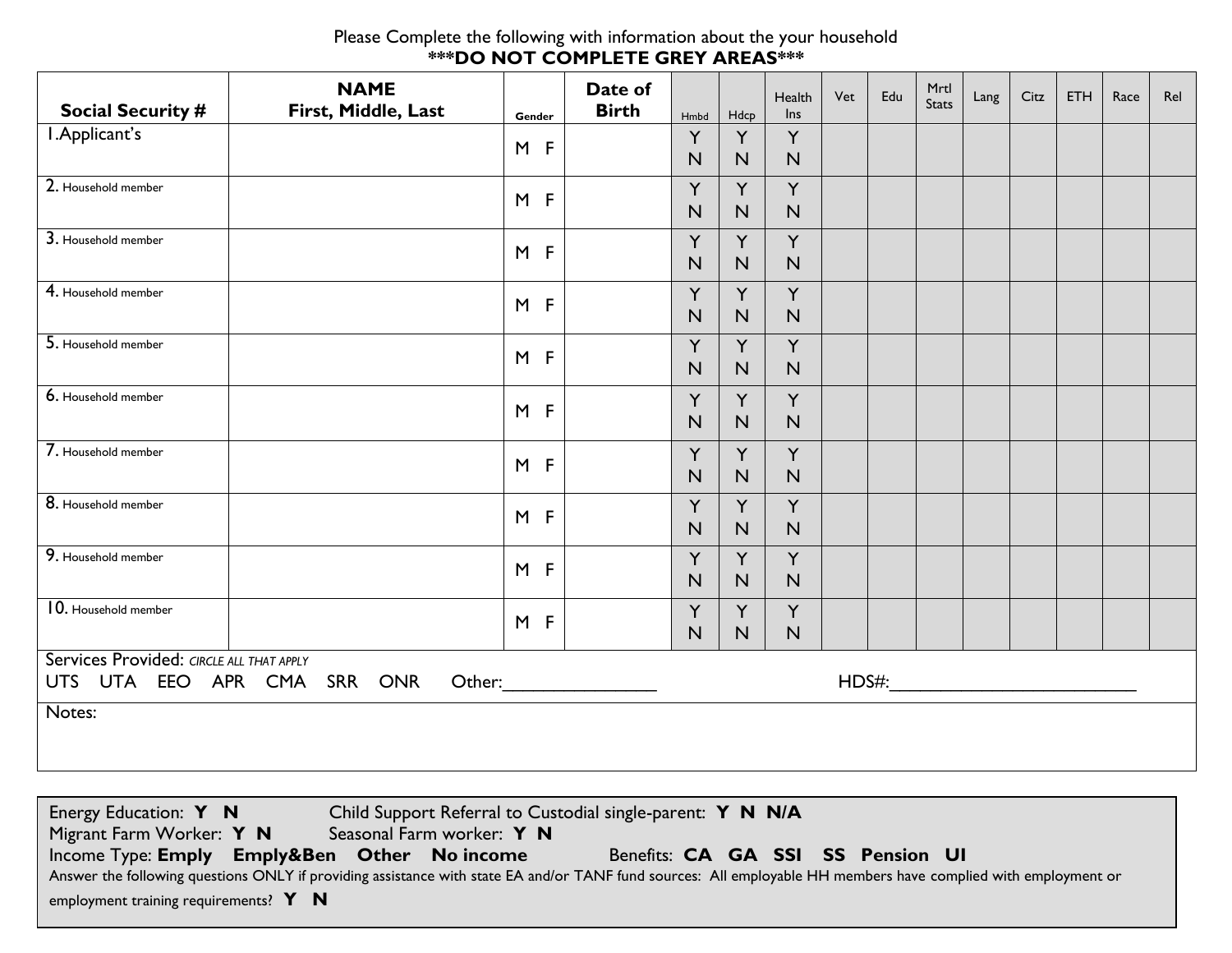| <b>MONTHLY INCOME</b>                 | <b>MONTHLY EXPENSES</b>              |    |
|---------------------------------------|--------------------------------------|----|
| Employment (take home)                | \$<br>Rent/Mortgage                  | \$ |
| Workers Comp.                         | \$<br>Utilities (Gas/Electric)       | \$ |
| <b>Unemployment</b>                   | \$<br>Water/Sewer/Garbage            | \$ |
| <b>Child Support</b>                  | \$<br><b>Home/Cell Phones</b>        | \$ |
| Social Security                       | \$<br>Food (Groceries/Meals Out)     | \$ |
| VA/Pension                            | \$<br>Car Payment                    | \$ |
| <b>TANF/Welfare</b>                   | \$<br>Car Insurance                  | \$ |
| <b>Utility Allowance</b>              | \$<br>Gas                            | \$ |
| <b>Self Employment</b>                | \$<br><b>Medical/Dental Expenses</b> | \$ |
| Other Income                          | \$<br>Clothing                       | \$ |
| Food Stamps                           | \$<br>Household Goods (soap, etc.)   | \$ |
| Grants/Loans                          | \$<br>Entertainment (cable, movies)  | \$ |
|                                       | <b>Child Care Expenses</b>           | \$ |
|                                       | <b>Education Expenses</b>            | \$ |
| <b>TOTAL S</b>                        | <b>TOTAL</b>                         | S  |
| MONTHLY INCOME - MONTHLY EXPENSES= \$ |                                      |    |

## **INCOME INFORMATION**

| Name of<br>household member<br>with income | List name of source of income | Phone Number<br>(Of source of income) | Frequency<br>(weekly, monthly,<br>bi-weekly) | Day of week<br>income received<br>(Mon., Tues, etc.) | <b>Total Gross</b><br>Income<br>In last 30 days |
|--------------------------------------------|-------------------------------|---------------------------------------|----------------------------------------------|------------------------------------------------------|-------------------------------------------------|
|                                            |                               |                                       |                                              |                                                      |                                                 |
|                                            |                               |                                       |                                              |                                                      |                                                 |
|                                            |                               |                                       |                                              |                                                      |                                                 |

Please explain what happened that caused you to need/request assistance (i.e. unexpected expenses, loss of income, etc.):

\_\_\_\_\_\_\_\_\_\_\_\_\_\_\_\_\_\_\_\_\_\_\_\_\_\_\_\_\_\_\_\_\_\_\_\_\_\_\_\_\_\_\_\_\_\_\_\_\_\_\_\_\_\_\_\_\_\_\_\_\_\_\_\_\_\_\_\_\_\_\_\_\_\_\_\_\_\_\_\_\_\_\_\_\_\_\_ \_\_\_\_\_\_\_\_\_\_\_\_\_\_\_\_\_\_\_\_\_\_\_\_\_\_\_\_\_\_\_\_\_\_\_\_\_\_\_\_\_\_\_\_\_\_\_\_\_\_\_\_\_\_\_\_\_\_\_\_\_\_\_\_\_\_\_\_\_\_\_\_\_\_\_\_\_\_\_\_\_\_\_\_\_\_\_ \_\_\_\_\_\_\_\_\_\_\_\_\_\_\_\_\_\_\_\_\_\_\_\_\_\_\_\_\_\_\_\_\_\_\_\_\_\_\_\_\_\_\_\_\_\_\_\_\_\_\_\_\_\_\_\_\_\_\_\_\_\_\_\_\_\_\_\_\_\_\_\_\_\_\_\_\_\_\_\_\_\_\_\_\_\_\_

The information provided above DOES NOT determine eligibility or financial assistance; this form is used solely to gather information.

I certify that I have truthfully completed this questionnaire and give permission to the CAP Social Services staff to verify all information, including prior assistance from other agencies.

 $\mathcal{L}_\mathcal{L} = \{ \mathcal{L}_\mathcal{L} = \{ \mathcal{L}_\mathcal{L} = \{ \mathcal{L}_\mathcal{L} = \{ \mathcal{L}_\mathcal{L} = \{ \mathcal{L}_\mathcal{L} = \{ \mathcal{L}_\mathcal{L} = \{ \mathcal{L}_\mathcal{L} = \{ \mathcal{L}_\mathcal{L} = \{ \mathcal{L}_\mathcal{L} = \{ \mathcal{L}_\mathcal{L} = \{ \mathcal{L}_\mathcal{L} = \{ \mathcal{L}_\mathcal{L} = \{ \mathcal{L}_\mathcal{L} = \{ \mathcal{L}_\mathcal{$ 

 $\mathcal{L}_\text{max}$  , and the contract of the contract of the contract of the contract of the contract of the contract of the contract of the contract of the contract of the contract of the contract of the contract of the contr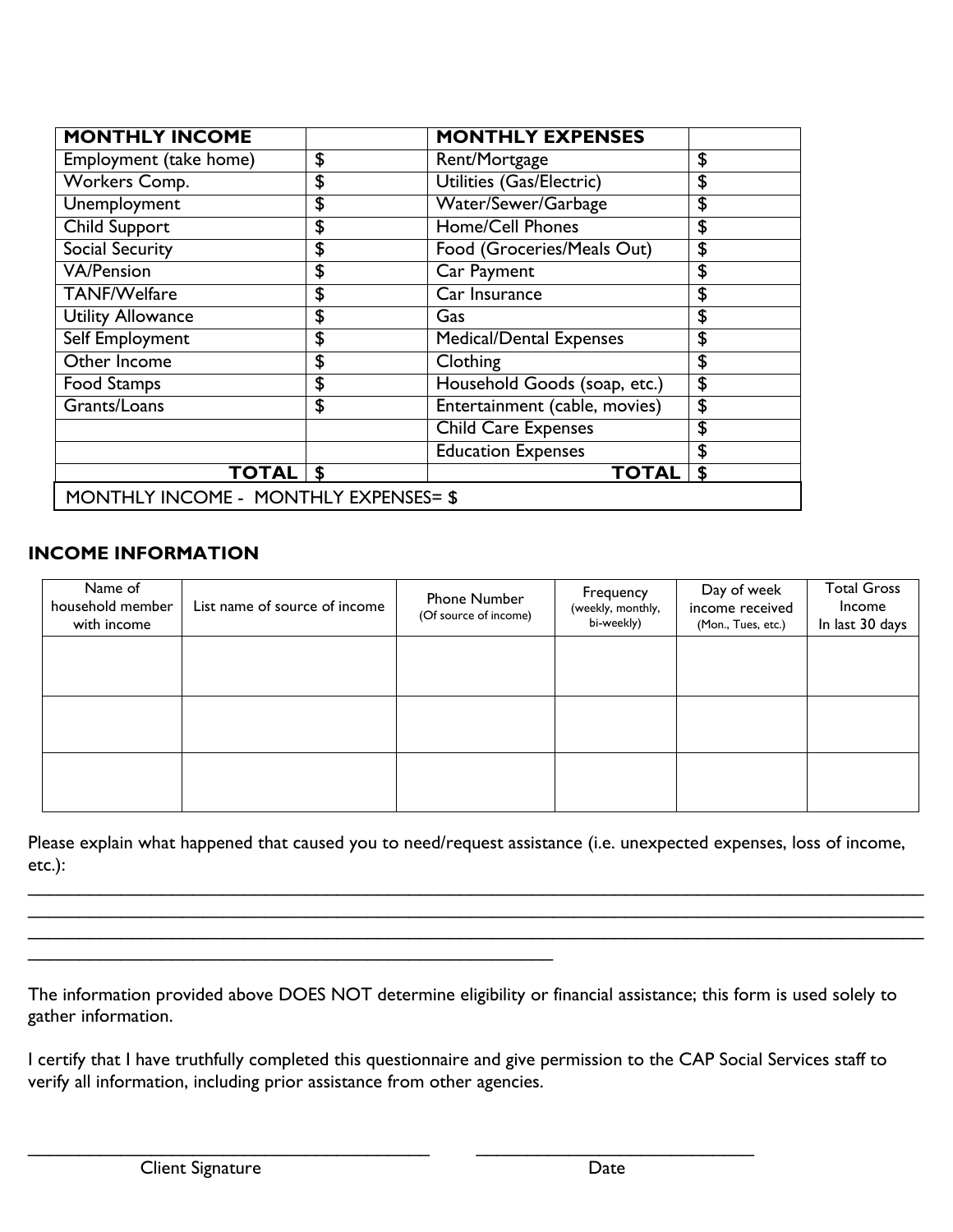

## **Chandler Christian Community Center Community Action Program Chandler/Gilbert Confidentiality Policy**

AZCEND - Community Action Program (CAP) staff recognizes the importance of the highly sensitive information given to them by their clients. The CAP staff will not violate the trust and confidence of their clients. Failure to adequately protect confidential information regarding CAP clients may be grounds for employee dismissal.

The following guidelines were designed to help ensure that privileged information is treated with confidentiality and respect:

- Client files will be stored in locked cabinets
- Access to files is limited to CAP caseworkers, AZCEND supervisory staff, and Maricopa Human Services Department-Community Services Division staff.
- Clients have the right to review their files. AZCEND staff must be present while a client reviews their files. Photo identification must be presented at the time of the request.
- Only applicants and their spouses (listed as a household member on the application) may view the files.

The following guidelines will govern the release of confidential client information:

- The "need to know" principle will govern which information will be released.
- Information will only be released when a client has authorized such release, as outlined on the client assessment form.
- Requests for client information from police or court personnel will be referred to AZCEND's CAP Program Manager immediately.
- Any questions related to the release of client information will be referred to AZCEND's CAP manager.

I have read and received a copy of the Confidentiality Policy as outlined above.

| <b>Client Signature:</b>       | Date: |
|--------------------------------|-------|
| <b>Caseworker's Signature:</b> | Date: |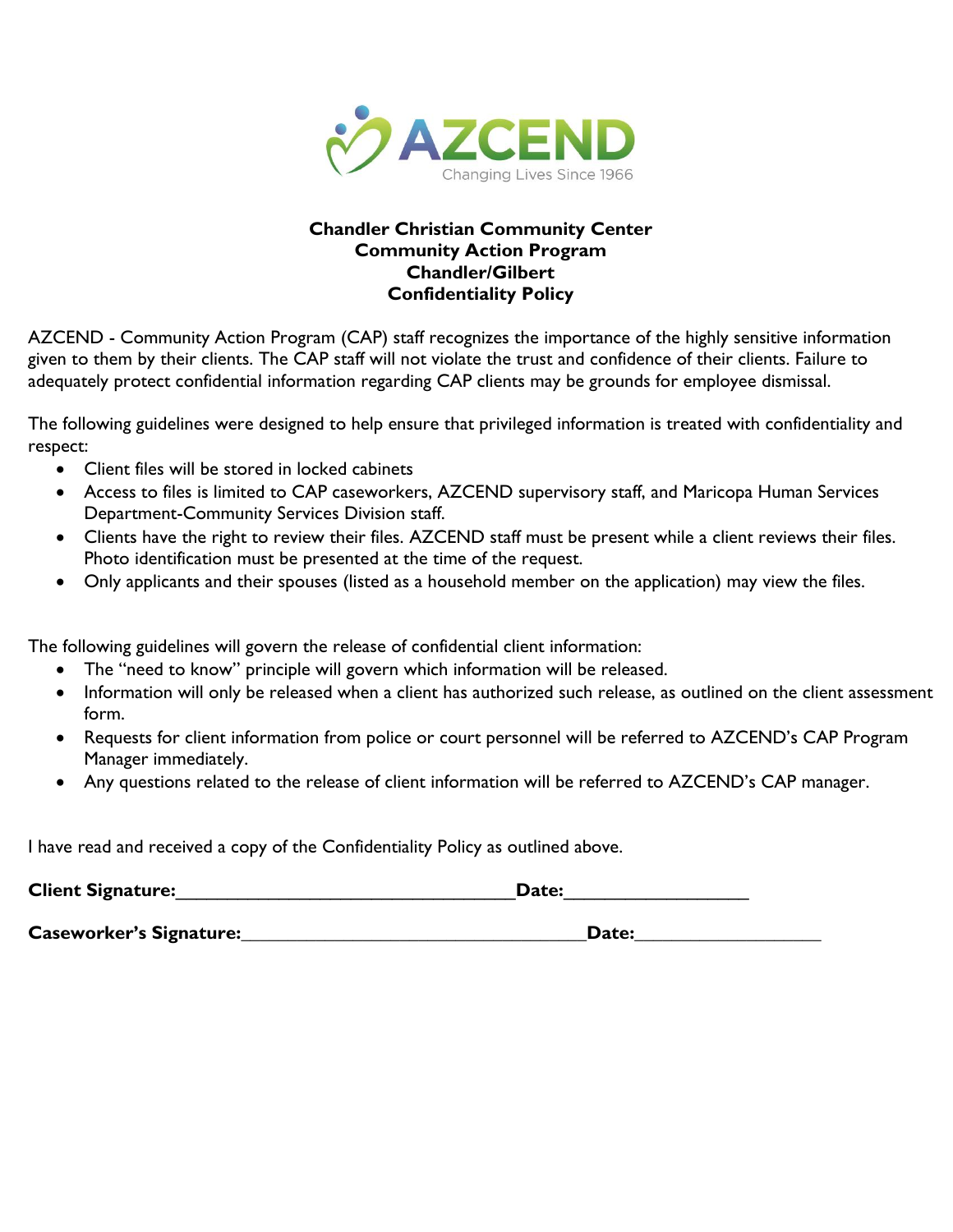

### **AZCEND Community Action Program Chandler/Gilbert Grievance Process**

We hope your contact with the Community Action Program (CAP) is beneficial to you. If you feel, for any reason, you have been treated unfairly you have a right to seek a solution as outlined below.

**Step 1**: Discuss your concern with the CAP manager to try to reach a satisfactory solution. You can call 480-963-1423 ext. 111 to discuss verbally or schedule a meeting. You must contact the manager within 10 days of the problem occurrence. The CAP manager will document your complaints as well as any steps taken to resolve the situation. The CAP shall maintain the files and records relating to complaints for a period of three years. Such documents shall be maintained as confidential records. You may request a copy of this documentation.

**Step 2**: If you are dissatisfied with the results of your meeting with the CAP manager, you may present your complaint to AZCEND's Program Operations Director (480-963-14231 ext. 110). You must contact the Program Operations Manager within 10 days of completing step one. The Program Operations Manager will respond within 2 weeks of discussion and will document your complaint as well as any steps taken to resolve your complaint. You may request a copy of this documentation.

**Step 3**: If you feel your complaint has not been satisfactorily resolved, you may present your complaint in writing within 10 business days to AZCEND's CEO (345 S. California St. Chandler, AZ 85225 Phone number 480-963-1423). Upon review of your complaint, and in no more than 10 business days, you will be provided a written response addressing your concerns. AZCEND's CEO shall review all client grievances for the purpose of continuous quality improvement. A record of client grievances shall be kept as part of the Chandler/Gilbert quality improvement documentation. The CAP senior management and Board shall review as appropriate.

Steps 4: If you feel AZCEND's CEO has not satisfactorily resolved your complaint, you may present your complaint within 10 business days to the program administrators of the Maricopa County Human Services Department – Community Services Division at 234 N Central Ste. 3000, Phoenix, AZ 85004. Upon review of your complaint and within 10 business days, the Community Services Division staff will provide a written response addressing your concerns.

**Step 5**: If you feel the complaint is still unresolved by program administrators of Maricopa County Human Services Department – Community Services Division, you are encouraged to take the final step in the appeals process and present your complaint in writing within 10 business days to the Arizona Department of Economic Security, Division of Aging and Adult Services, Assistant Director, PO Box 6123, Site Code 950A, Phoenix, AZ 85005, Phone #: 602-542-6600, Fax #: 602-364-1756. Upon review of your complaint, staff will provide a written response addressing your concerns within 10 business days.

I have read and received a copy of the Grievance Procedure outlined above.

Client Signature:

| Date: |  |  |
|-------|--|--|
|       |  |  |